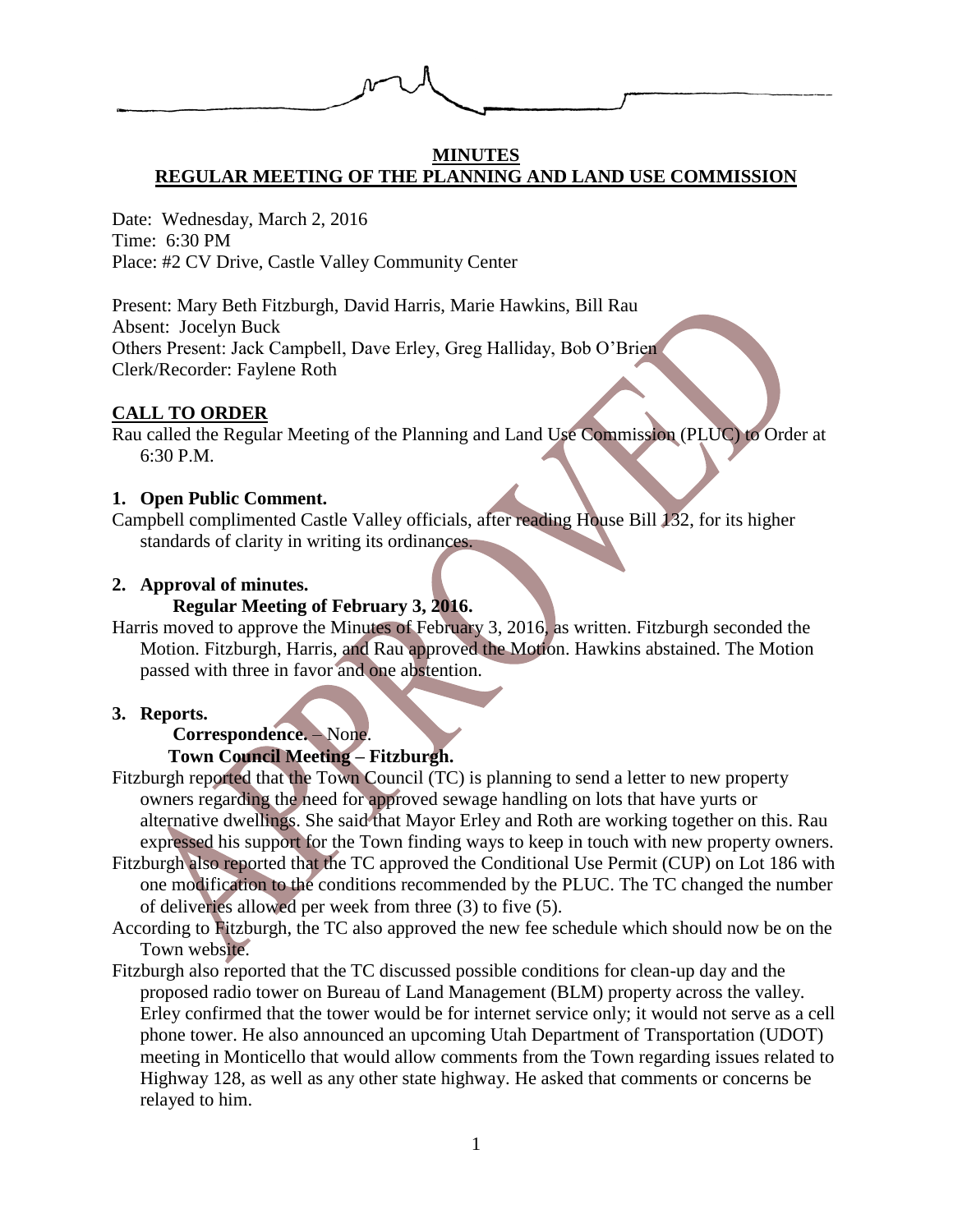

Fitzburgh asked Roth to check in with Orion Rogers, State Sanitarian, regarding the results of ongoing tests with alternative sewage handling projects. Fitzburgh reported that Rogers wants to restrict the use of alternative sewage handling systems to specific situations that are not suitable for traditional septic systems. She asked Roth to confirm with Rogers who can use these systems.

# **Permit Agent.**

Roth reported that the only permit activity for February 2016 was the Town Council approval of the nonroutine Conditional Use Permit on Lot 186 (Shafer). She also noted that a Certificate of Land Use Compliance was approved on March 1, 2016, for a chicken house on Lot 415 (Cliffview). It will be included in the March report.

# **Procedural Matters.**

Roth announced that the Town was hosting a March 15, 2016, presentation of the water study. Mayor Erley responded that the meeting may be delayed due to a conflict with fire department training.

# **NEW BUSINESS**

# **4. Discussion re: Utah House Bill 0132 (pending) regarding business licenses.**

- Rau directed PLUC Members to Line130 which states that a "municipality may not charge a license fee for a home based business unless the combined offsite impact of the home based business and the primary residential use materially exceeds the offsite impact of the primary residential use alone…"
- Fitzburgh noted that this change would only affect business licenses and would not affect conditional use permit approvals. She also reported that there are many towns and cities that do not require conditional use permits.

Roth stated that the Utah League of Cities and Towns opposes this legislation.

# **UNFINISHED BUSINESS**

- **5. Discussion and possible action re: comments to Grand County Planning Commission on the Resource Management Plan.**
- Fitzburgh provided a draft letter for the Town's response to the Grand County Planning Commission regarding its development of the County's proposed Resource Management Plan (RMP). She said that she had included O'Brien's recommendation that the federal agencies currently managing the Town's watershed lands (Forest Service and BLM) be allowed to continue management of the watershed in the event that the land was transferred to the State. She noted that the Town's watershed received its sole-source water designation because it is managed by federal agencies. She was not sure if this would change if ownership of the land changed to the State..
- O'Brien reported that he had attended a meeting sponsored by the Southeast Utah Association of Local Governments with representatives from Emery County, San Juan County, Zacharia Levine from Grand County, and a person who has been hired to put data together for all these counties to use in developing their RMPs. He said that Levine had provided a matrix with all 27 points to be covered by the RMP matched with where these points have already been covered by plans that have already been done within the County. O'Brien noted that there is a bill currently before the State legislature that would delay the due date for the RMPS to May 2017 and the final completion date to June 2017. PLUC Members and TC Members present decided to proceed with the current PLUC recommendations to the Town Council as though the bill has not passed.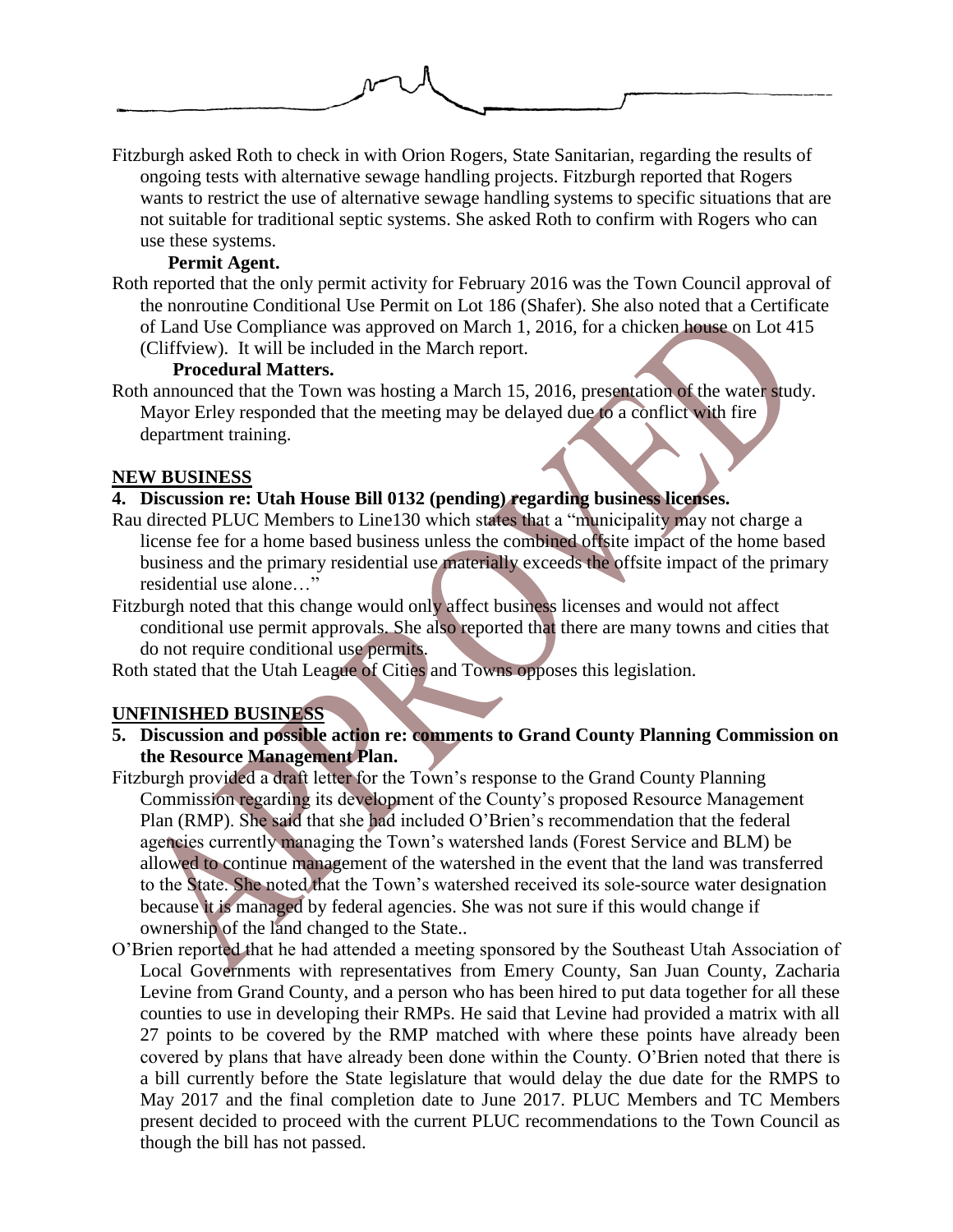

Erley reported that the State has disconnected consideration of air quality from the RMPs. Fitzburgh will revise the draft to state that the Town is writing now about its primary concern

regarding its watershed but wants to retain the right to present other concerns at a later date. O'Brien suggested that later comments could support the BLM's decision for no surface occupancy in the land above Castle Valley.

- Hawkins questioned whether the transfer of federal lands to the State would ever happen. O'Brien replied that the County needs to go through the RMP process regardless. Erley stated that he viewed the RMP process as a public forum that offers the chance to express the Town's priorities and to put on record its success in working with federal agencies.
- Rau agreed with this approach and noted that the Town should use this opportunity to develop useful models for future efforts. He would also like to include the effects of the Book Cliffs Highway on Castle Valley, Highway 128, and the entire County in any future comments that are made.
- Discussion followed about local studies that should be referenced in the RMP recommendations, such as the United States Geological Service (USGS) study, the unconfined aquifer study, the Hazard Mitigation Plan, and others. It was agreed that Fitzburgh would revise the letter as described above and that the TC could decide at its Meeting which studies to include. Fitzburgh will send her revisions to the TC and will cc PLUC Members with the final revision.

# **6. Discussion re: future amendments to Ordinance 85-3 (tabled).**

Left tabled.

**7. Discussion and possible action re: regulations for solar panels, windmills, and other alternative energy structures (tabled).** 

Fitzburgh moved to untable Item 7. Hawkins seconded the Motion. Fitzburgh, Harris, Hawkins, and Rau approved the Motion. The Motion passed unanimously.

- Fitzburgh reviewed the draft of proposed amendments to Ordinance 85-3 regarding solar panels. She noted that she had removed any references to solar hot water structures because these systems are so different from solar electric panels. She also said that Kevin Hansen, American Solar Power contractor, had said that they are being phased out in favor of solar electric panels that would support electric hot water heaters.
- Fitzburgh referred PLUC Members to the added definitions to Section 1.6 and the added Section 4.15 describing Solar Energy Systems. She said that Kevin Hansen had said that most ground-mounted systems could be constructed under nine (9) feet but advised that a fifteen (15) foot maximum would allow for safety considerations for children and livestock. It was noted that fencing could also be used.
- Fitzburgh suggested that they might want to add a maximum kilowatt size to Item 4. Hansen had suggested that 4-5 kW would be adequate for most home usage with 8 kW as a maximum limit. Harris agreed, noting that Grand County building code requires a 100-amp minimum for residences. He also noted that 8 kW is equivalent to 60 amps and said that 4-5 kW of solar power generation would cover most residential needs. It was confirmed that the Grand County Building Department inspects solar installations to ensure adequate structural support for the mounts and for the electrical connection.
- Fitzburgh directed PLUC Members to Item 7 which limits height limitations for roof-mounted systems to one (1) foot above the roof line unless the pitch is 3:12 or less in which case up to two (2) feet is permitted. Item 7 also prohibits any portion of a roof mount installation from projecting above the maximum projection line drawn above the ridge line.